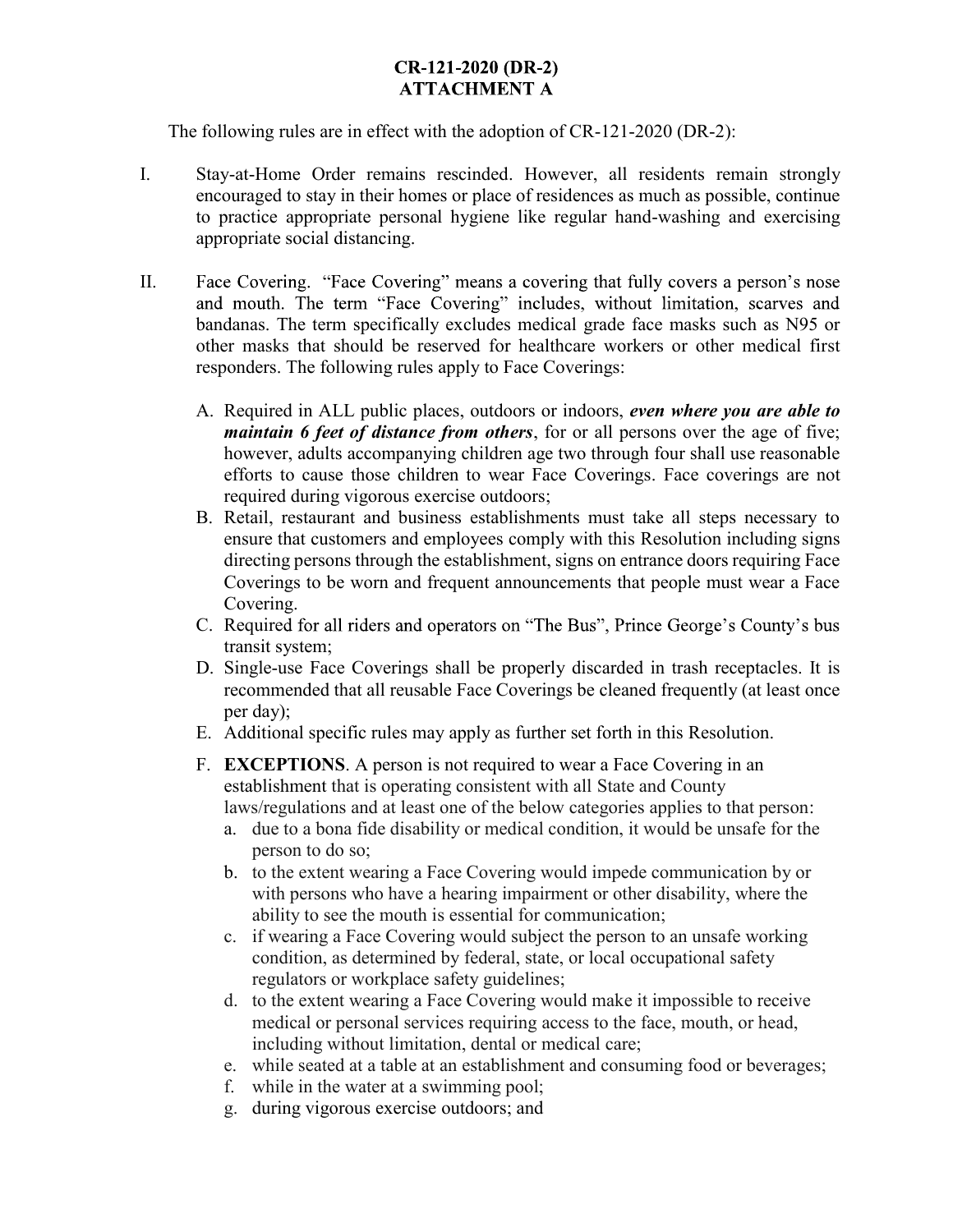- h. any person age five (5) years old or younger; but highly recommended for those as young as two (2) years old.
- III. General Rules for All Establishments Allowed to Open or Operate in the County Unless explicitly stated in another provision of this Resolution, all businesses, organizations, establishments, and facilities that are permitted to open or operate in the County shall, as a condition of their continued operation:
	- A. Require employees and customers to maintain social distancing of greater than 6 feet, whenever possible, as recommended by the Centers for Disease Control ;
	- B. Social distancing as stated in the above paragraph is required when inside and outside the establishment as persons may wait to enter;
	- C. Utilize markings and signage (including, but not limited to, physical distancing markings and signage) to guide employees and customers;
	- D. Comply with the face covering requirements in Section II of this Resolution;
	- E. Provide employees with guidance and training to reflect updated CDC guidelines for their workplace prior to working;
	- F. Use CDC and Environmental Protection Agency ("EPA") approved disinfectants to clean spaces daily; including use of disinfectants to wipe down high contact surfaces at least once every 2 hours while staff or customers are present ("high contact surfaces" are surfaces that will have human contact at least once an hour);
	- G. Require employees to wash their hands hourly;
	- H. Use of appropriate protective equipment for all employees; and
	- I. Follow, review and implement new CDC, MDH, and Prince George's County
- Health Department guidelines as they are issued.<br>IV. Except as otherwise provided in this Resolution, non-essential businesses shall remain closed to the general public. Non-essential businesses are defined as businesses, establishments, organizations and facilities that are not part of the critical infrastructure sectors identified by the U.S. Department of Homeland Security's Cybersecurity and Infrastructure Security Agency.

To assist in helping to distinguish essential versus non-essential businesses, the following is defined by the federal government as critical infrastructure sectors, and thus essential businesses:

- 1. Chemical
- 2. Commercial Facilities
- 3. Communications
- 4. Critical Manufacturing
- 5. Dams
- 6. Defense Industrial Base
- 7. Emergency Services
- 8. Energy
- 9. Financial Services
- 10. Food and Agriculture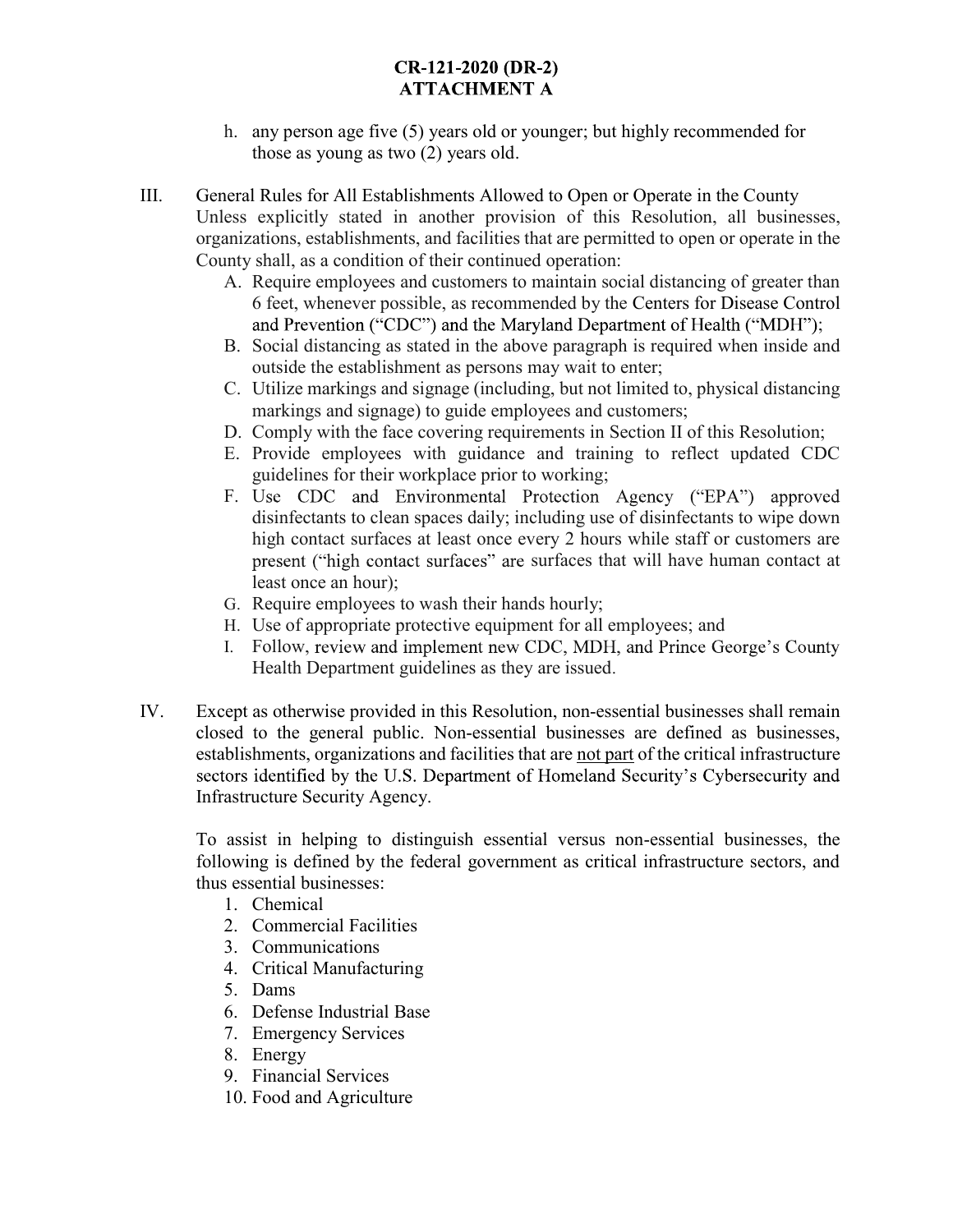- 11. Government Facilities
- 12. Healthcare and Public Health
- 13. Information Technology
- 14. Nuclear Reactors, Materials and Waste
- 15. Transportation Systems
- 16. Water and Wastewater Systems

Detailed information regarding these sectors can be found at: https://www.cisa.gov/identifying-critical-infrastructure-during-covid-19. If the business falls within one of the above sectors, it is essential and can remain open pursuant to general rules of this resolution including Sections II and III of this Resolution, or as may otherwise be ordered by the Health Department and/or Office of Emergency Management.

- V. Unless specifically otherwise stated in this Resolution, social, community, spiritual, religious, recreational, leisure, and sporting gatherings and events ("large gatherings and events") are limited to one person/family unit per 200 square feet, or a maximum of 25 persons—whichever is lower— at all locations and venues, including but not limited to: private residences, parades, festivals, conventions, and fundraisers. Planned larger gatherings and events must be canceled or postponed. CDC, MDH and County social distancing protocols must be followed.
- VI. Closure of Certain Specific Businesses, Organizations and Facilities
	- A. Senior Centers. All senior citizen activities centers (as defined in Section 10- 501 (i) of the Human Services Article of the Maryland Code) shall remain closed.
	- B. Theaters in Prince George's County, Maryland at which live performances occur or motion pictures are shown, shall remain closed to the general public; however, live-streaming or broadcasting is allowed. For drive-in theaters, see Section VII.M of this Order.
	- C. Establishments may not resume dancing, nightclub or adult entertainment functions. Establishments allowed to open may have disc jockeys play music, but dancing is not allowed.
	- D. Concert Venues: Remain closed to the general public.
- VII. Rules for Specific Businesses, Operations and Facilities that are allowed to Open/Operate
	- A. Retail Establishments (including shopping malls) may open with the following safeguards and capacity limits:
		- 1. Maximum capacity is 50%;
		- 2. Adherence to Sections II and III of this Resolution; and
		- 3. Online shopping and payment via digital platforms should be encouraged as much as possible.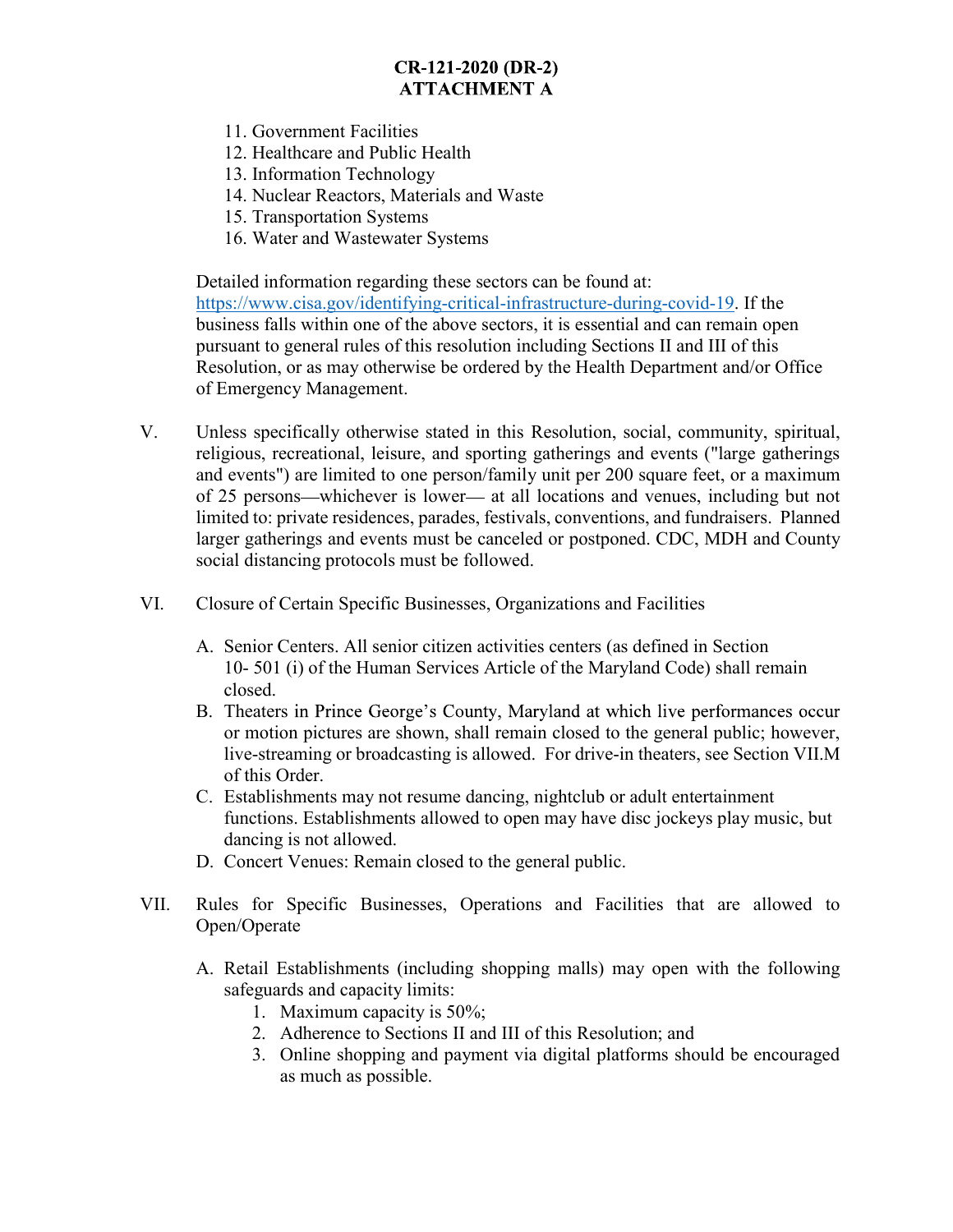- B. Restaurants. Restaurants and other similar establishments that sell food or beverages for consumption in Prince George's County, Maryland ("Restaurants") may open to the general public, subject to the following conditions:
	- 1. Food or beverages are promptly taken from the premises, i.e., on a carryout or drive-through basis; or
	- 2. Delivered to customers off the premises; or
	- 3. Outdoor dining at Restaurants and Bars will be permitted if there is adherence the following rules:
		- a. Establishment has current approval for outdoor dining or receives a Restaurant Temporary Outdoor Seating Area permit;
		- b. Adherence to Face Covering provision in Section II and III of this Resolution;
		- c. Ensure tables are seated at least six feet away from each other, except for households seated together;
		- d. Not allow groups larger than six persons to be seated together, except members of the same household;
		- e. Maximum of 50 patrons will be allowed at any outdoor dining regardless of space;
		- f. All employees must receive health screenings prior to their shifts;
		- g. No food service in a buffet format;
		- h. Clean and disinfect each tables and chairs between each seating in accordance with CDC and MDH guidelines, using cleaning products that meet the criteria of the EPA guidelines for use against COVID-19;
		- i. Hand sanitizer and appropriate hand washing facilities must be available;
		- j. Use of single-use disposable paper menus or sanitize reusable menus between each seating;
		- k. Payment via digital platforms should be encouraged; and
		- l. Any other applicable laws or regulations.
	- 4. Indoor dining permissible at 50% maximum capacity and adherence to the regulations that apply to outdoor dining (except for the maximum of 50 patrons).
	- 5. Social and fraternal clubs, permissible via applicable laws or regulations, may offer indoor dining in accordance with Sections VII.B.3 and VII.B.4 of this Resolution.
- C. Banquet, Receptions and Meeting Room in Hotels, Conference Centers and Similar Establishments that offer dining (other than restaurants) or meeting facilities to the public must adhere to following rules:
	- 1. Maintain physical distancing (greater than 6') between event attendees;
	- 2. Maintain physical distancing (greater than 6'), whenever possible, between employees and attendees;
	- 3. Adherence to Sections II and III of this Resolution;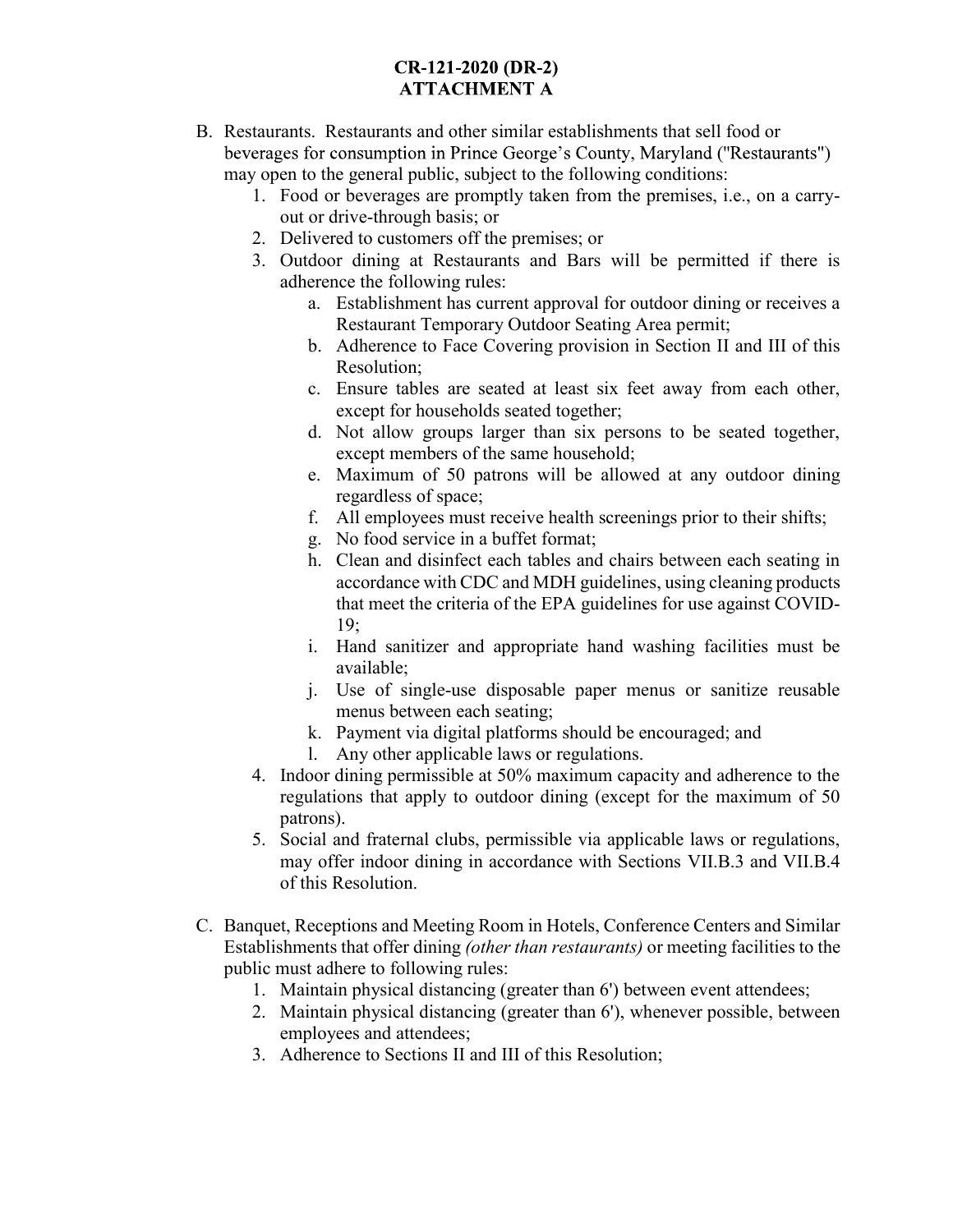- 4. No more than 50% maximum capacity applicable to the specific room where event will be held EXCEPT that under no circumstance shall any event allow more than 150 attendees;
- 5. Ensure tables are seated at least six feet away from each other;
- 6. Do not allow groups larger than six persons to be seated together;
- 7. All employees must receive health screenings prior to their shifts;
- 8. No food service in a buffet format;
- 9. Clean and disinfect tables and chairs in between each event and in accordance with CDC and MDH guidelines, using cleaning products that meet the criteria of the EPA guidelines for use against COVID-19;
- 10. Hand sanitizer and appropriate hand washing facilities must be available;
- 11. If applicable, payment via digital platforms should be encouraged; and
- 12. Process for specific questions pertaining to an event scheduled or in process of being scheduled through December 31, 2020:
	- a. If there are questions whether a specific event's plans comply with these rules, an email should be submitted Covidplans@co.pg.md.us, with complete plans for the event
	- b. Inquiries will be reviewed by Health Department and Office of Emergency Management staff members
	- c.A response will be provided within 10 business days of receipt of request
- 13. Any other applicable laws or regulations pertaining to an establishment must also be followed.
- D. Manufacturing. The following rules must be adhered to:
	- 1. Adherence to Sections II and III of this Resolution; and
	- 2. Guidance: CDC Guidance for Manufacturing Workers and Employers
- E. Fitness Centers
	- 1. This Resolution controls the occupancy and use of fitness centers, health clubs, gyms, outdoor aquatic centers, and self-defense schools in Prince George's County, Maryland ("Fitness Centers").
	- 2. Fitness Centers are limited to 1 patron per 200 square feet of fitness space, not to exceed 50% maximum capacity.
	- 3. Adherence to Sections II and III of this Resolution is required.
- F. Farmers Markets will be able to open. Adherence to Sections II and III of this Resolution is required.
- G. Childcare Programs. All licensed and authorized childcare programs are allowed to open pursuant to the rules and regulations established by the Maryland Department of Education, MDH, other applicable State authorities and/or the County Health Department.
- H. Fully Automatic Car Washes are allowed to open pursuant to the following rules: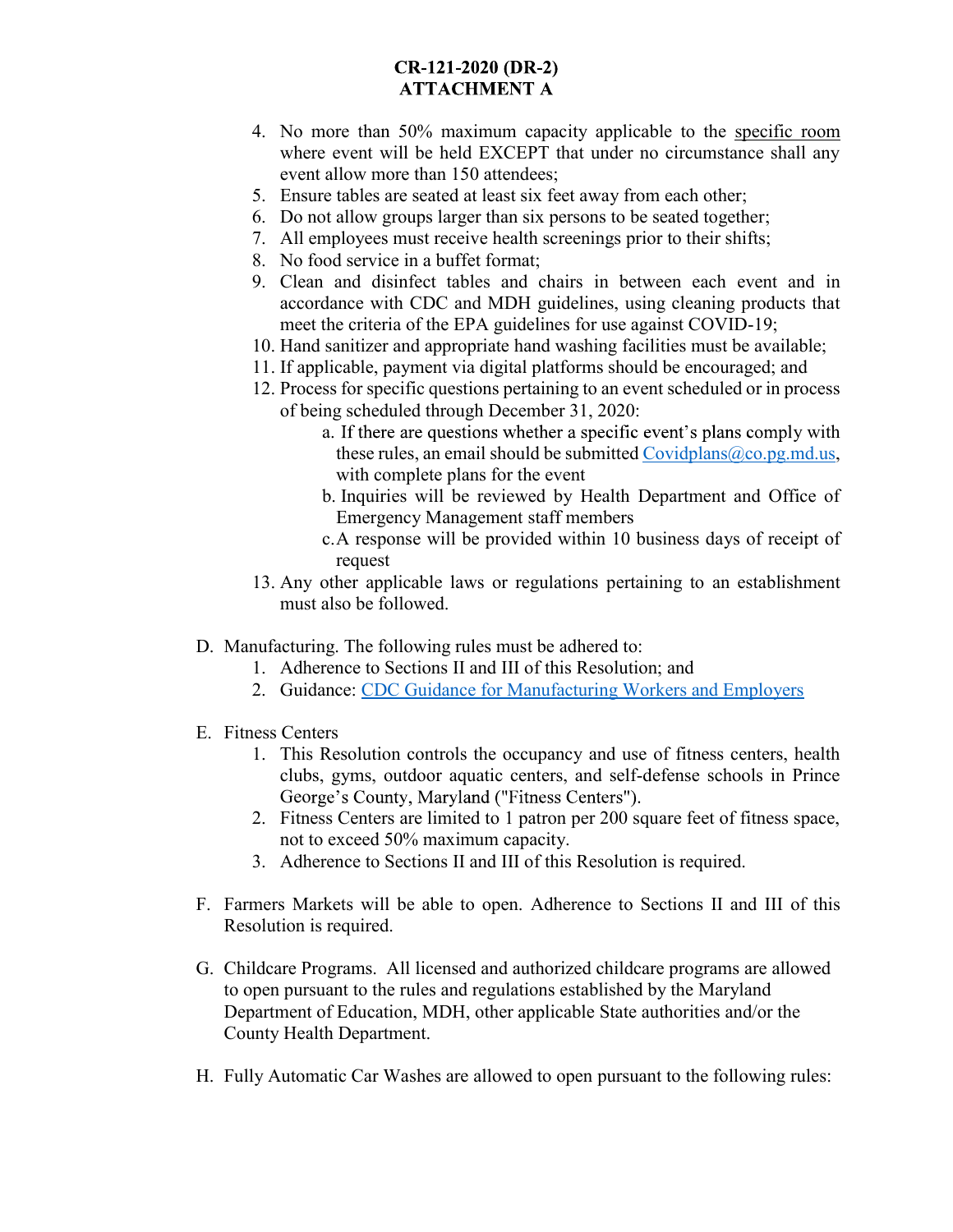- 1. Customers must be able to remain in their cars while obtaining service, except when establishment employees are cleaning interior of the vehicle;
- 2. Employees must wear face coverings and gloves;
- 3. There should be no physical contact between employees and customer; and
- 4. Adherence to Sections II and III of this Resolution.
- I. Self-Service Car Washing will remain allowed to open. There must be adherence to Sections II and III of this Resolution.
- J. Cigar, Hookah and Vape Establishments are allowed to open pursuant to the following rules:
	- 1. Open for retail sales only;
	- 2. No smoking on premises;
	- 3. Establishment cannot exceed 50% maximum capacity;
	- 4. Adherence to Sections II and III of this Resolution; and
	- 5. Online shopping and payment via digital platforms should be encouraged as much as possible.
- K. Barbershops and Beauty Salons. The following rules must also be adhered to:
	- 1. Customers must be served via appointment only;
	- 2. Customers are not allowed to congregate in common sitting area waiting to be served;
	- 3. Adherence to Sections II and III of this Resolution;
	- 4. Use of PPE, including face coverings and gloves, by all employees;
	- 5. Service is limited to 50% maximum capacity for the service delivery space;
	- 6. Digital payment methods should be encouraged; and
	- 7. Restroom sanitation on a frequent schedule.
- L. Other Personal Services
	- 1. Other personal services allowed including esthetic and nail services, tattoo services, tanning, massages, hot tub and sauna services.
	- 2. The following rules apply:
		- a. Customers must be served via appointment only;
		- b. Limited to 1 person per 200 square feet of service area, up to 50% of maximum capacity;
		- c. Adherence to Sections II and III of this Resolution;
		- d. Use of PPE, including face coverings and gloves, by all employees. Gloves must be changed between each customer and paper/plastic coverings over tables/service chairs must be changed between each customer;
		- e. Digital payment methods should be encouraged; and
		- f. Restroom sanitation on a frequent schedule.
	- 3. Guidance: MD Best Practices for Reopening Personal Services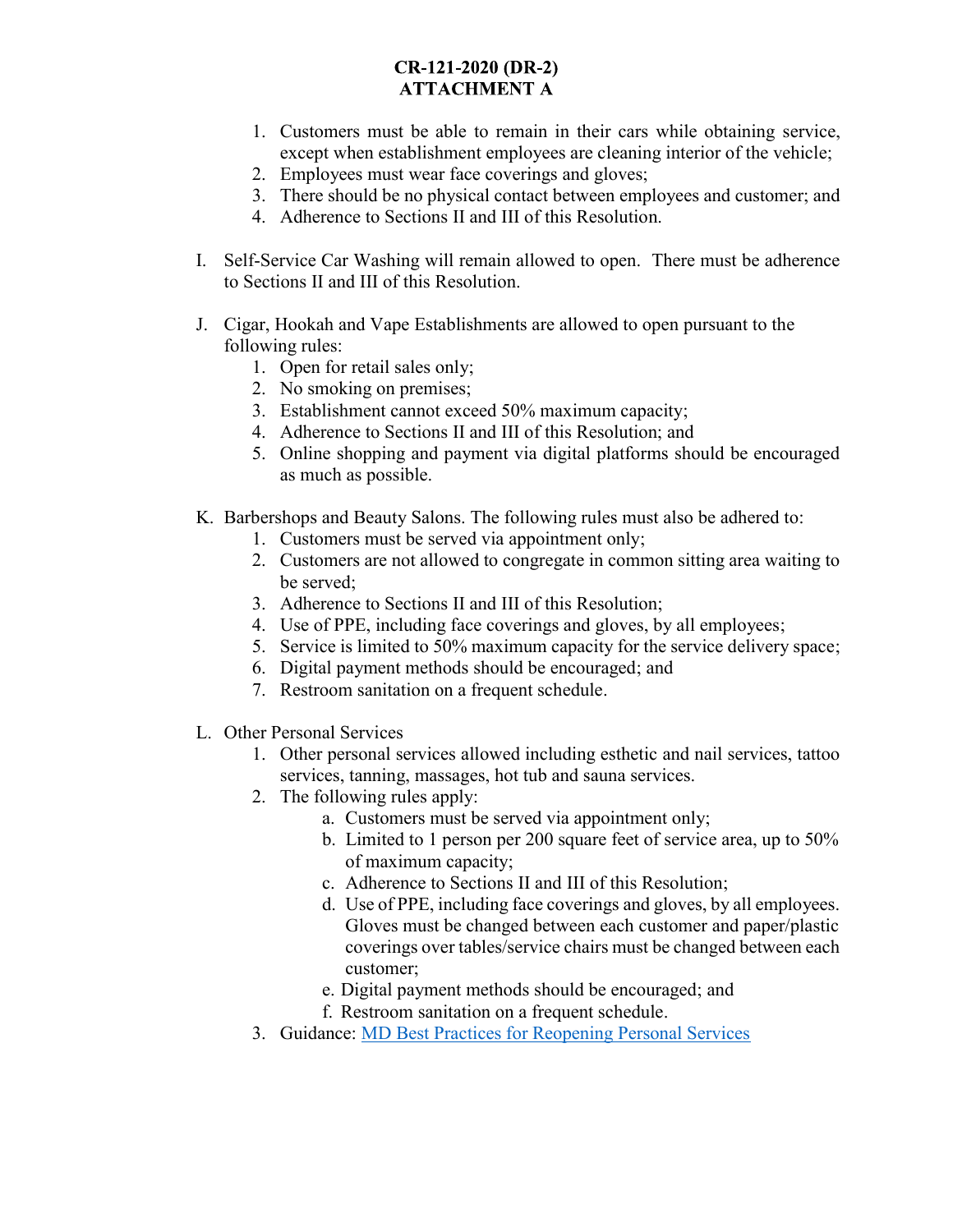- M. Recreational or Entertainment Establishment of a Commercial Nature
	- 1. Unless specifically stated otherwise, adherence to Sections II and III of this Resolution apply to all establishments and activities set forth below in this paragraph M.
	- 2. Amusement Parks
		- a. May open at 40% of maximum capacity
		- b. Must follow all requirements given by the County Office of Emergency Management and/or Health Department
		- c. For establishments with one amusement ride, may open at 50% of maximum capacity
		- d. Guidance: Industry Guidance
	- 3. Bingo Halls
		- e. May open at 50% of maximum capacity
		- f. Must also follow rules set forth in Section VII.L.2 of this Resolution
		- ("Other Personal Services")
	- 4. Bowling Alleys
		- g. May open at 50% of maximum capacity
		- h. Must also follow rules set forth in Section VII.L.2 of this Resolution ("Other Personal Services")
	- 5. Pool Halls
		- i. May open at 50% of maximum capacity
		- j. Pool sticks, racking equipment and balls must be sanitized between games.
		- k. Must also follow rules set forth in Section VII.L.2 of this Resolution ("Other personal services")
	- 6. Gaming facilities and casinos such as MGM National Harbor and simulcast betting facilities (outside of horse racing establishments) may operate at 50% of maximum capacity. Adherence to other State directives is required, unless further amended by the County Health Officer and/or County Office of Emergency Management.
	- 7. Tour Boats
		- l. May resume at 50% of maximum capacity;
		- m. Must follow all applicable rules while operating in the County;
		- n.Staff and patrons upon disembarking the vessel, must wear face coverings, maintain social distance and follow other applicable rules.
	- 8. Horse racing establishments and any other establishment not listed above that is subject to the admission and amusement tax under Title 4 of the Tax-General Article of the Maryland Code will remain closed to the general public (including members, in the case of private clubs).
	- 9. Outdoor Haunted Houses: See Section VIII.M.9 of this Resolution.
	- 10. Drive-in Movie Theaters:

### a. Management/Operations

i. Required permitting, zoning or other applicable governmental authorization must be obtained.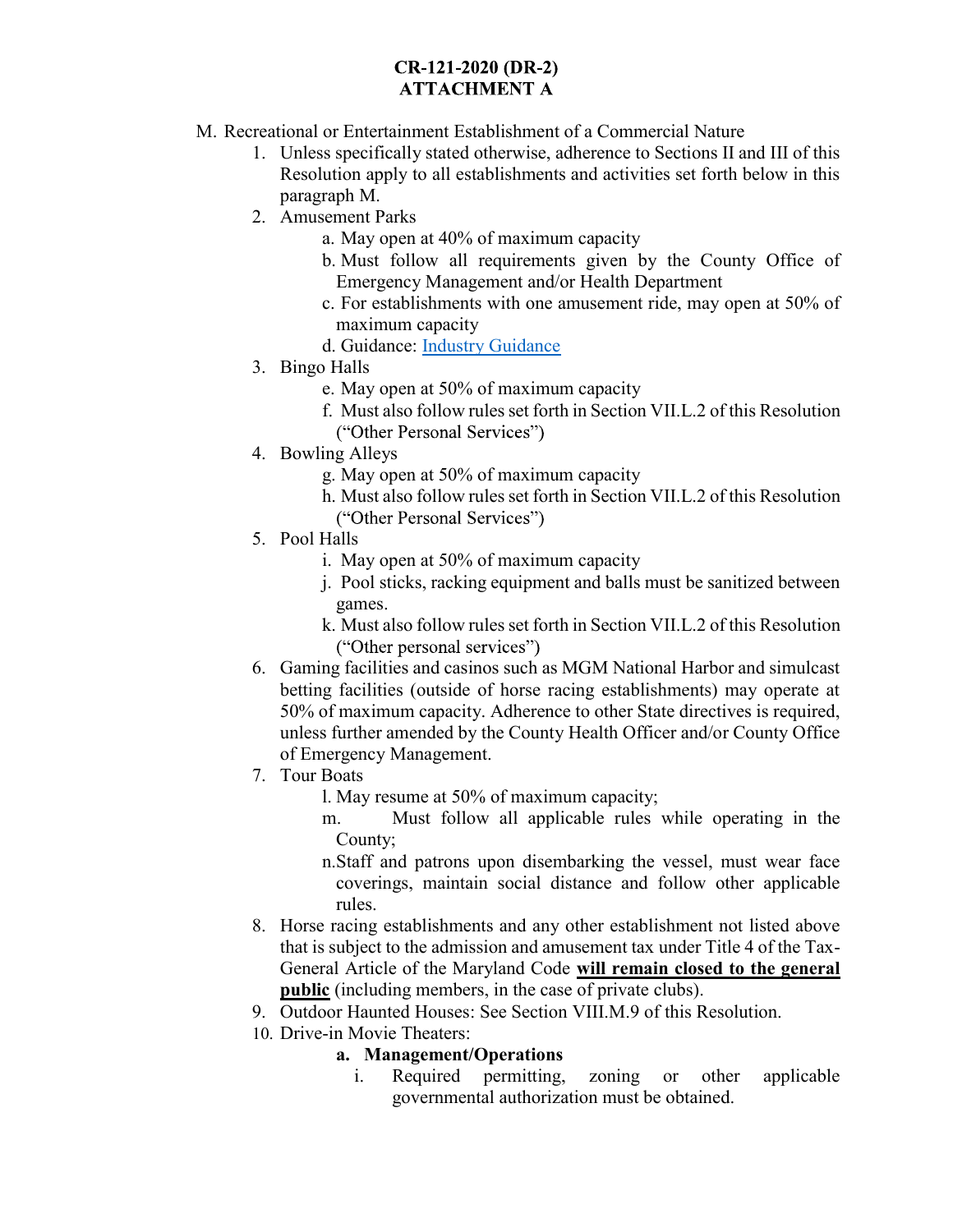- ii. Drive-in movie theater operations must be managed by a single operator in charge of the site, who will take responsibility for the ongoing training and screening of all staff, provision of all needed equipment and materials, the monitoring of adherence to all safety measures during any showing and obtaining approvals from local zoning and government officials, as required.
- iii. Properly educate employees about coronavirus and how to prevent transmission and the employer/operator's COVID-19 policies.
- iv. Always maintain minimum six-foot separation between all persons (except for vehicle occupants). When strict physical distancing is not feasible for a specific task, other prevention measures are required, such as use of barriers, minimize staff or customers in narrow or enclosed areas, stagger breaks, and work shift starts.
- v. Provide personal protective equipment (PPE) such as gloves, goggles, face shields and face masks as appropriate or required to employees for the activity being performed. Cloth facial coverings must be worn by every employee not working alone on the jobsite unless their exposure dictates a higher level of protection under health and safety rules and guidance
- vi. Customer payment transactions for tickets may be handled through multiple channels, including phone transactions, online transactions, or point-of-sale transactions. If payment by currency is the only possible method of transaction, customers and employees must adhere to social distancing and sanitation standards set forth in this Resolution
- vii. Provide 10 feet of clearance between vehicles.
- viii. Limit number of customers in the restroom at a time except adult with child. Lines must have markers to ensure distancing.
	- ix. Concessions not permitted to be sold by operator.
	- x. Frequently sanitize working surfaces, particularly ticket sales area, electronic pin pads, and other areas contacted by customers and/or employees.
	- xi. Require hourly hand washing or sanitation by employees.
- xii. Physical contact with a customer, vendor, or supplier is not permitted under any circumstances.
- xiii. Ensure frequent and adequate hand washing with adequate maintenance of supplies. Use disposable gloves where safe and applicable to prevent transmission on tools or other items that are shared.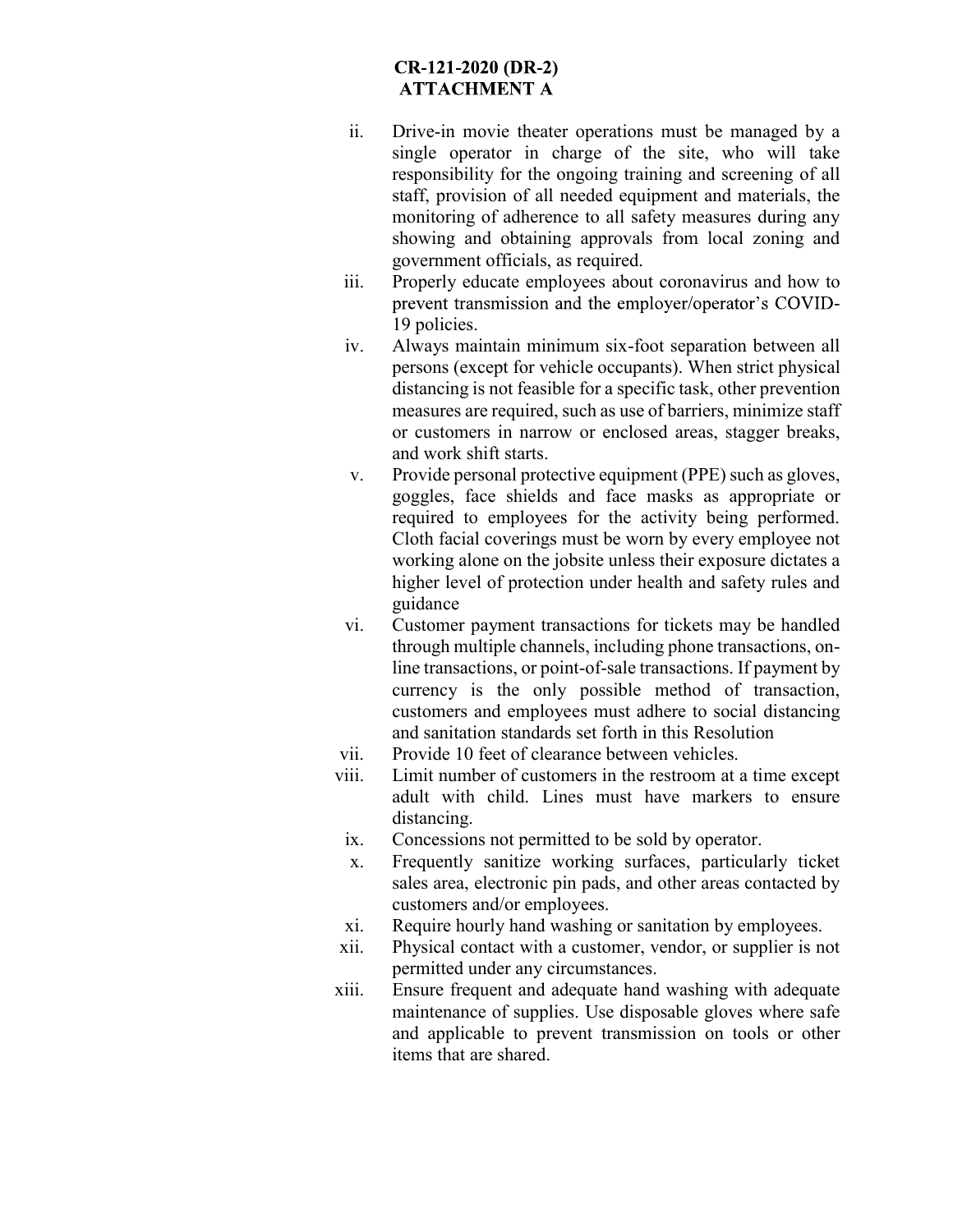- xiv. Establish a housekeeping schedule that includes frequent cleaning and sanitizing with a particular emphasis on commonly touched surfaces.
- xv. Screen employees for signs/symptoms of COVID-19 at start of shift. Make sure sick employees stay home or immediately go home if they feel or appear sick. Cordon off any areas where an employee with probable or confirmed COVID-19 illness worked, touched surfaces, etc. until the area and equipment is cleaned and sanitized. Follow the cleaning guidelines set by the CDC to deep clean and sanitize.
- xvi. Plans to operate a drive-in movie theater must be submitted to Covidcompliance  $(a)$  co.pg.md.us, with complete plans for operations. Plans will be reviewed by the COVID Compliance Team. A response will be provided within 72 hours of receipt of request.

#### b. Customers

- i. Customers must remain in their vehicles except to visit the restroom.
- ii. Adherence to Section II (Face coverings) of this Resolution when customers are outside vehicle to use the restroom.
- N. Social and fraternal clubs, including without limitation, American Legion posts, VFW posts, and Elks Clubs may re-open for indoor recreation up to 50% of maximum capacity. Adherence to Sections II and III of this Resolution unless further amended by County Health Officer.
- O. Places of Worship: The following rules apply:
	- 1. May open for gatherings that do not exceed 50% of maximum capacity;
	- 2. Adherence to Sections II and III of this Resolution;
	- 3. Live vocals are allowed if complies with the following:
		- a. via remote or streaming service; or
		- b. during worship services with congregants in attendance, so long as every vocalist remains 12 feet from any other vocalist or congregant;
	- 4. Avoid physical contact;
	- 5. May maintain online and drive-in services;
	- 6. May have outdoor services of 250 persons or less, if maintain appropriate social distancing and have access to hand washing/hand sanitizers. Frequent hand washing/hand sanitizing encouraged.
	- 7. Avoid physical contact
	- 8. Guidance is also provided in the following sources: CDC Business and Workplace Toolkit; CDC COVID-19 FAQ for Businesses
- P. Maximum Occupancy. For purposes of this Resolution, Maximum Occupancy means the maximum occupancy load under the applicable fire code, as set forth on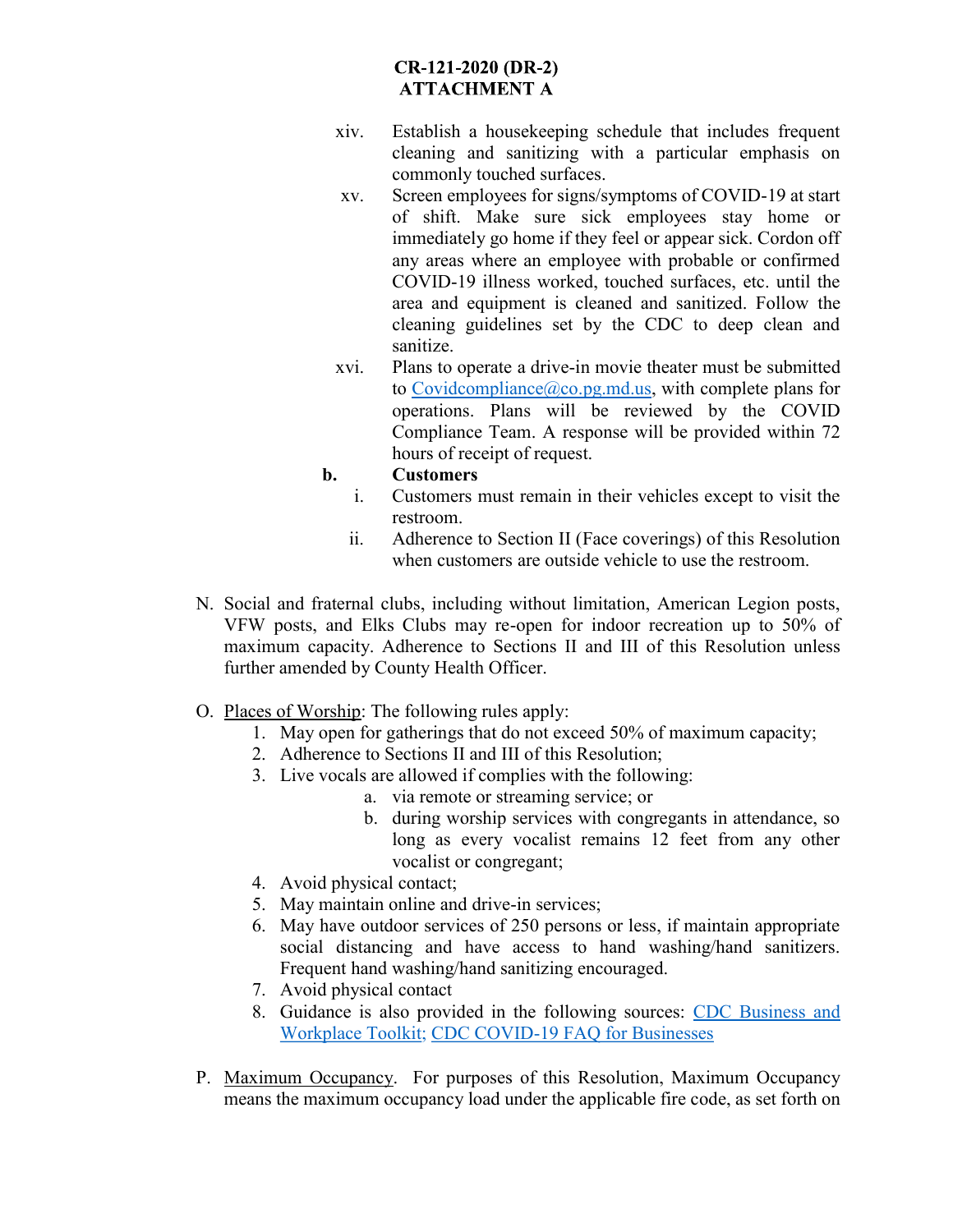the certificate issued for the establishment by a local fire code official. If no such certificate has been issued, the maximum occupancy is as determined by applicable laws, regulations and permits.

- VIII. The following activities are specifically allowed when done in compliance with this Resolution, including Sections II and III of this Resolution and other applicable directives issued by the State Secretary of Health or County Health Officer:
	- A. Outdoor exercise activities, such as walking, hiking, running, biking, or individual and small group sports such as golfing, tennis, and similar activities
	- B. Miniature golf establishment are allowed to open up to 50% of maximum capacity
	- C. Outdoor fitness instruction
	- D. Parks are open for personal fitness and fitness classes. This includes all parks, fields, tennis courts, tracks and golf courses. Low contact sports are also allowed.
	- E. Golf tournaments are allowed with strict application of rule that all persons maintain distance greater than 6 feet; adherence to Face Coverings provision in Section II; no spectators; and no buffet style dining allowed. These same rules shall be also to any area/facility separate from the golf course such as clubhouse and refreshment areas.
	- F. Day camps: Open for 10 or fewer participants (including leaders) with capacity constraints of 10 people per room for indoor activities; maximum of 50 persons indoors if maximum of 10 per group is maintained. Outdoor activities may have a maximum of 100 persons, if maximum of 10 per group is maintained.
	- G. Playgrounds can open.
	- H. Outdoor and indoor swimming pools, both public and private, up to a maximum capacity of 50%. Social distancing must be maintained and adherence to Section II-Face Coverings when not in the swimming the pool. Pool operators must follow State Health Department protocols: MDH Directive Swimming Pools
	- I. Indoor Skating Rinks (roller and ice skating) may open. Limited to 50% of maximum capacity.
	- J. Recreational facilities may open up to 50% of maximum capacity.
	- K. Youth and Amateur Sports. The following rules apply:
		- a. All sports are categorized by level of risk.
			- i. Low Risk sports include: Archery, Auto-racing, Beach Volleyball, Boating, Bowling, Canoeing/Kayaking, Cheer (sideline), Cross-Country (staggered start), Cross-Country Skiing, Diving, Equestrian, Field Events (High Jump, Pole Vault, Javelin, Shot-Put), Fishing, Foot Golf, Golf, Hunting, Jousting, Mountain Bicycling, Orienteering, Rodeo, Rope Jumping, Running, Scuba Diving, Skate Boarding, Shooting, Single Skull, Surfing, Individual Swimming, Skiing, Table Tennis, Water Skiing, Wind Surfing
			- ii. Medium-Risk include: Badminton, Baseball, Biathlon, BMX, Boating, Broomball, Cricket, Disc Golf, Extreme Sports, Gymnastics, Rodeo, Adventure Racing, Curling, Dodgeball, Fencing, Field Hockey, Flag Football, Handball, Horseback Riding, Horse Racing, Ice Hockey (modified),Indoor track, Kickball,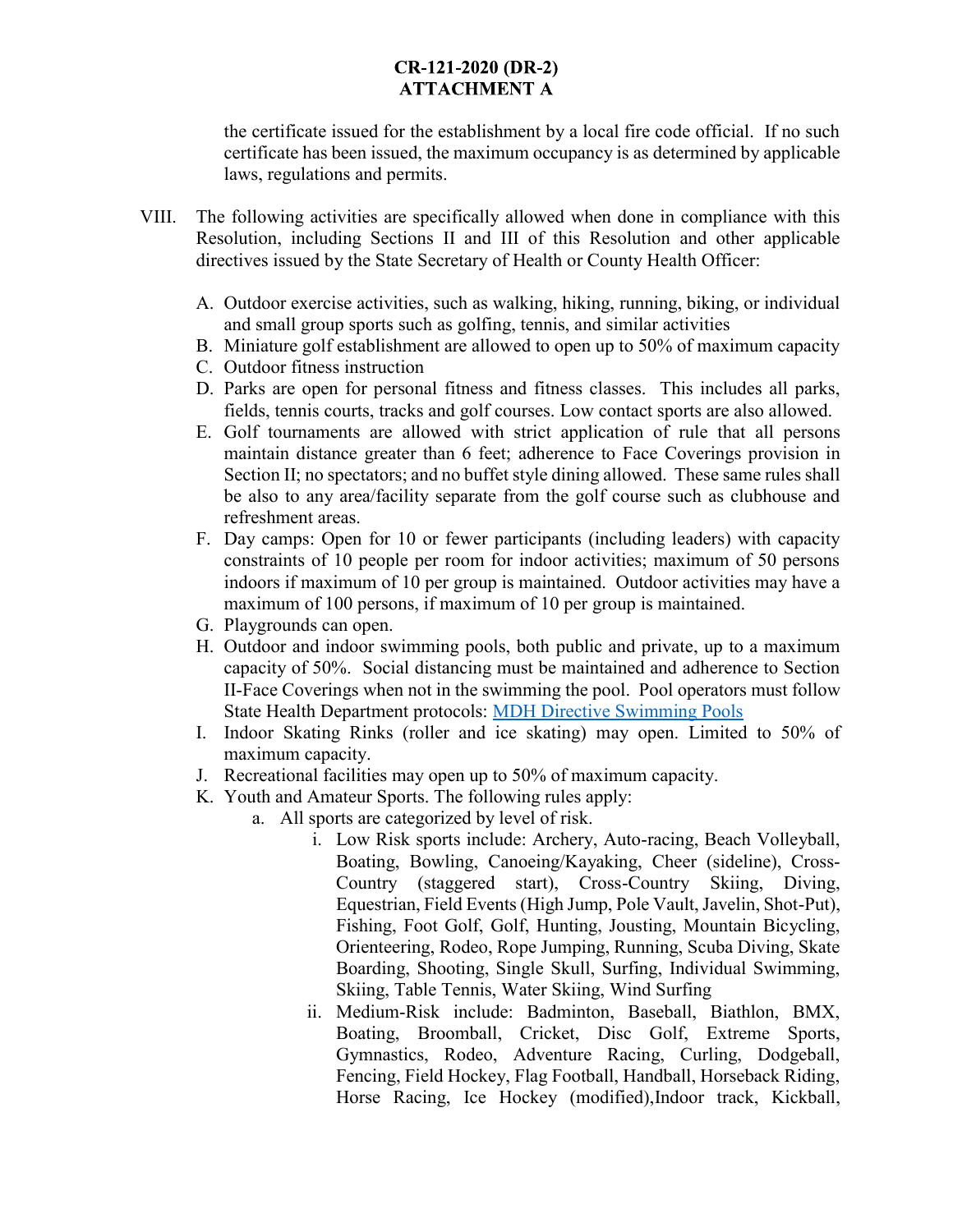Lacrosse, Paintball, Polo, Roller sports, Skating (Figure), Weight Lifting, Bodybuilding, Shooting, Sailing, Soccer, Softball, Speed Skating, Squash, Swimming (competitive), Synchronized Swimming, Table Tennis, Track, Triathlon, Ultimate Frisbee, Volleyball, Water Polo, Weightlifting

- iii. High-Risk include: Basketball, Boxing, Competitive Cheer, Football, Futsal, Martial Arts, Rafting, Rugby, Wrestling
- b. Youth sports may resume in small groups, no more than 11 team members—maximum of 100 people in any area while maintaining small group size.
- c. Low and medium risk sports, to include competition, are allowed as listed above.
- d. The play of high-risk sports is prohibited; however, practice that involves skills-building and drills are permitted outdoors.
- e. Play and games with teams from outside of Maryland, Virginia, or the District of Columbia is prohibited.
- f. All tournaments or events involving more than two teams are strictly prohibited unless a Letter of Approval is issued by the County Compliance Team. Inquiries may be submitted to Covidcompliance@co.pg.md.us. g. There must be limited touching of shared equipment and gear.
- 
- h. Players not engaged in play and others in attendance at the venue shall wear a face covering, especially when social distancing is not feasible. Face coverings are not recommended when outside on very hot days due to the risk of heat injury.
- i. General rule is no spectators. Only persons allowed at event (apart from athletes and coaches) are household members of athletes and coaches. These persons must maintain physical distance of greater than 6 feet from persons who are not members of the same household.
- j. Must follow all provisions in applicable directives and orders issued by the Secretary of the MDH that do not conflict with this Order.
- L. Professional Sporting Events: Allowed to occur. No spectators and no tailgating, unless approved by the Health Department.
- M. Other Recreational Establishments: The following may open at 50% maximum capacity:
	- 1. Recreational fishing
	- 2. Recreational hunting
	- 3. Shooting ranges
	- 4. Outdoor archery
	- 5. Recreational boating
	- 6. Horse boarding and riding facilities
	- 7. Marinas and watercraft rental businesses, and
	- 8. Campgrounds
	- 9. Outdoor Haunted Houses. To move forward with an outdoor haunted house event, a plan must be submitted to Plans to operate to operate a drive-in must be submitted to  $Covidcompile(\partial_{c} \circ \text{log} \cdot \text{mod} \cdot \text{us})$ , with complete plans for operations. Plan will be reviewed by Health Department and Office of